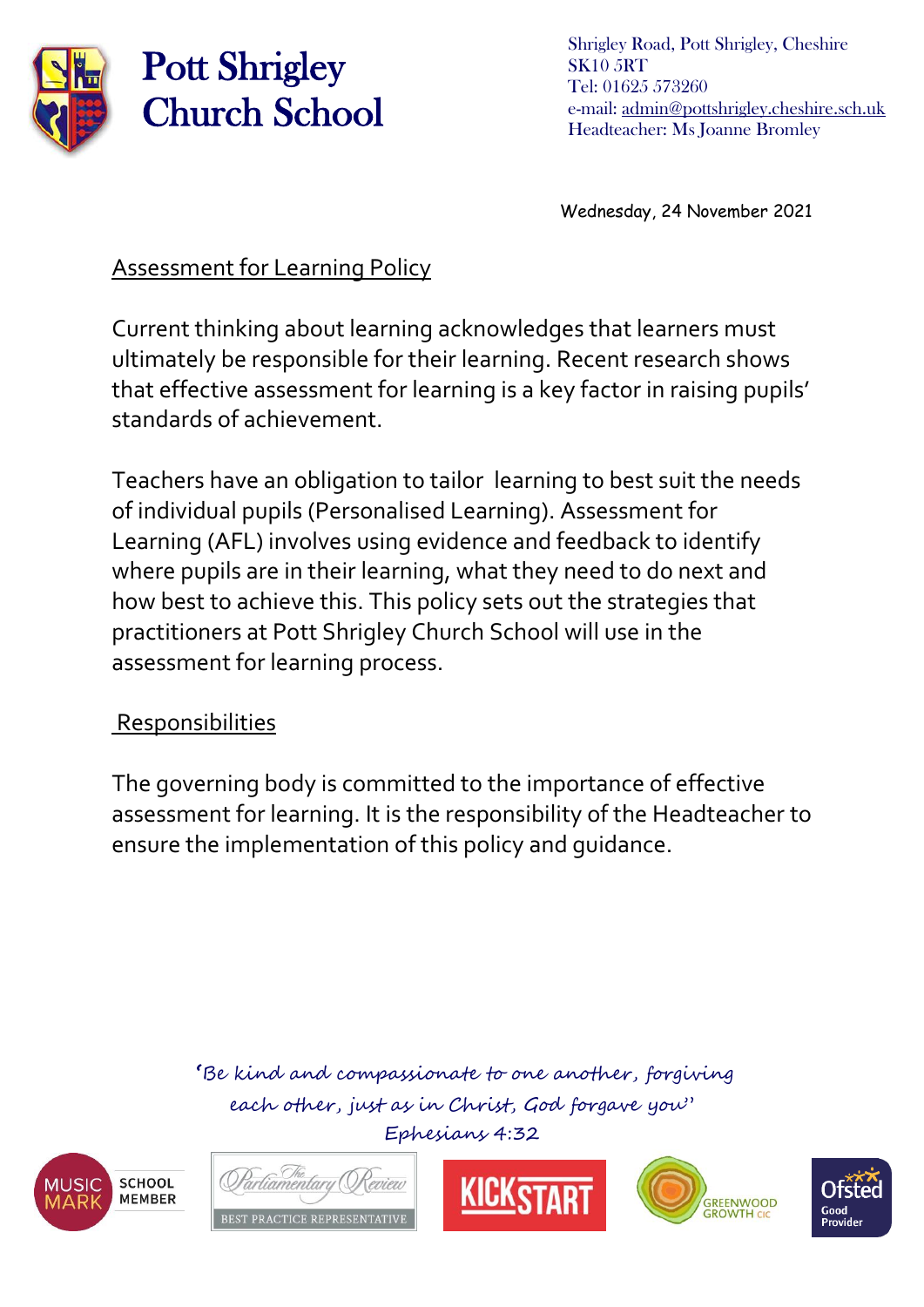

Shrigley Road, Pott Shrigley, Cheshire SK10 5RT Tel: 01625 573260 e-mail: [admin@pottshrigley.cheshire.sch.uk](mailto:admin@pottshrigley.cheshire.sch.uk) Headteacher: Ms Joanne Bromley

Teachers will:

- Share learning goals with pupils. The learning objective will be displayed at the start of the lesson in the form of a *Can I…..?* question. (Often these will be linked to the criteria in the National Curriculum and translated into child-friendly language). These expectations will be reflected in the feedback teachers give.
- Help pupils to know and to recognise the success criteria necessary in order to achieve the learning objective. Sometimes children will generate these themselves.
- Provide feedback which leads pupils to identify what they should do next to improve.
- Have a commitment that every pupil can improve
- Involve both teacher and pupils reviewing and reflecting on pupils' performance and progress as appropriate.
- Involve pupils in being able to assess themselves and their peers when appropriate.
- Adjust teaching to take account of the results of assessment.

This will be done by:-

- observing pupils this includes listening to how they describe their work and their reasoning
- questioning, using open questions, phrased to invite pupils to explore their ideas and reasoning
- setting tasks in a way which requires pupils to use certain skills or apply ideas
- asking pupils to communicate their thinking through speaking, drawings, artefacts, actions, role play, concept mapping, as well as writing.









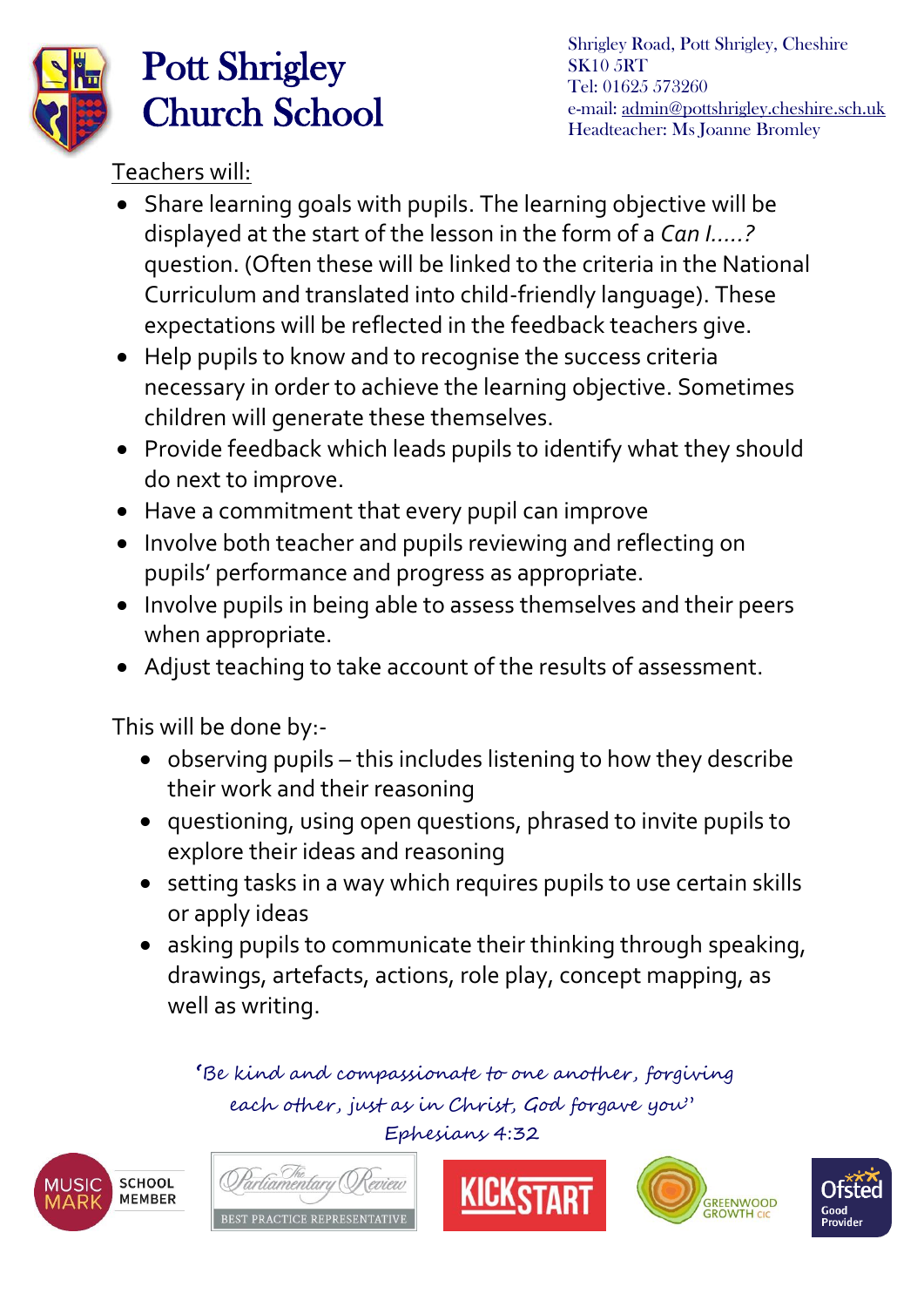

### Self and Peer Assessment

If pupils are to learn they need to:

- Understand the criteria or standards that will be used to assess their work (through teachers sharing learning objectives and success criteria).
- Identify and celebrate what they have done well.
- Identify any gaps between what they did and what they should have done.
- Identify the strategies and implications for future learning that they might use to close the gaps.
- Be given time to reflect on their own work.
- Be supported to identify where they need to improve.

### Effective Feedback and Marking

Please see the school's marking policy for details on marking and feedback.

### On-going assessment

All teachers continually assess the work done by children, formally and informally, verbally and in writing. In reception, staff and parents use an online learning journey, *Tapestry*, to record observations, make links to the characteristics of learning and assess children against Early Learning Goals.









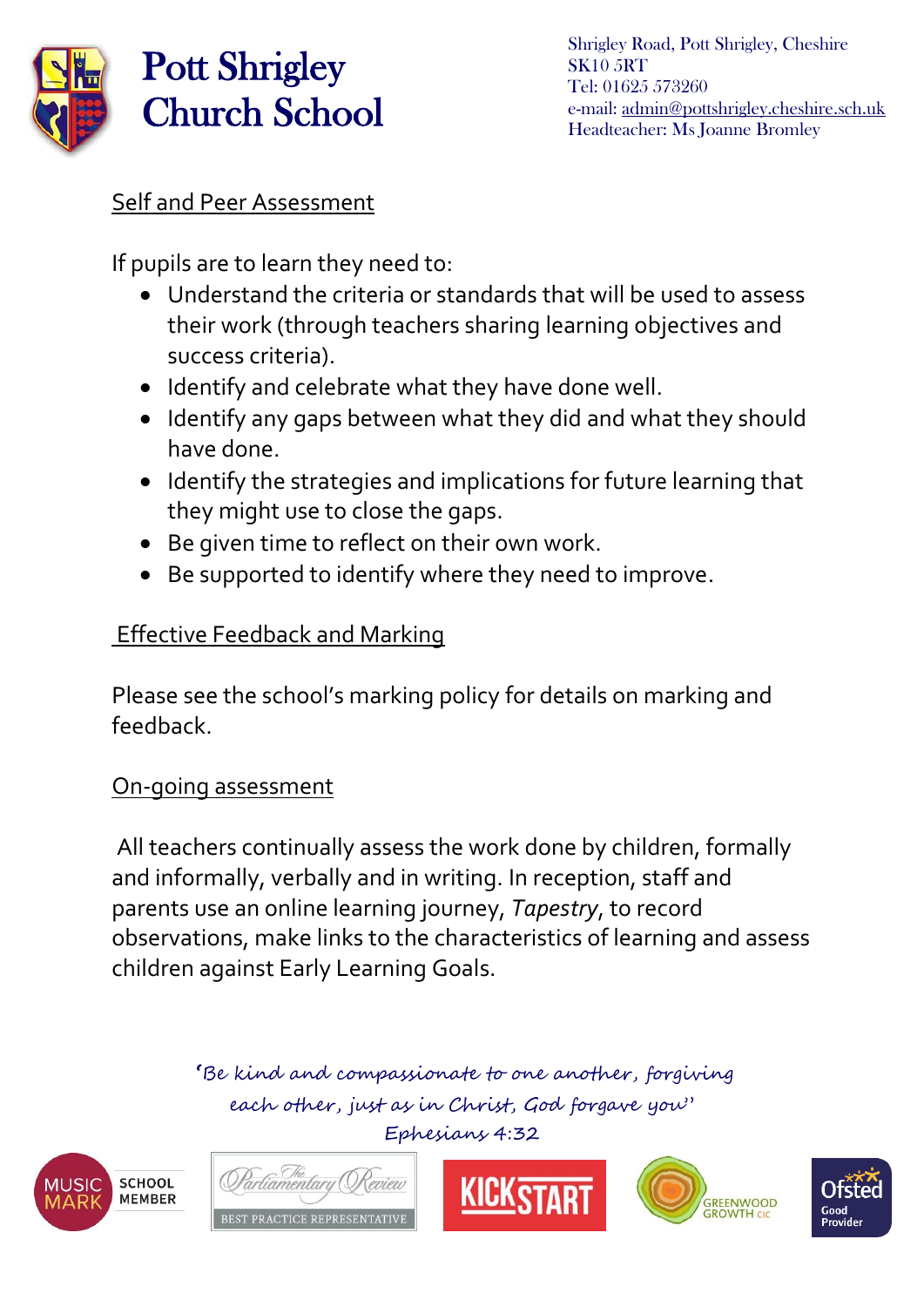

Shrigley Road, Pott Shrigley, Cheshire SK10 5RT Tel: 01625 573260 e-mail: [admin@pottshrigley.cheshire.sch.uk](mailto:admin@pottshrigley.cheshire.sch.uk) Headteacher: Ms Joanne Bromley

Assessment weeks

Each term, we also have a week where we reflect on children's learning and use our *Teaching Made Simple* programme to track where children are in relation to national standards. Children take tests at the end of each term *– Progress and understanding in Reading Attainment (PIRA)* and *Progress and understanding in Mathematical Attainment (PUMA)*. Results from these tests are used in conjunction with teacher assessment to track children's progress and attainment. Teachers are responsible for tracking children's progress in conjunction with the Headteacher.

In EYFS, at the end of each half term, summative details from *Tapestry* are analysed and highlighted on paper copies as appropriate. Individual and group learning is assessed to inform future plans.

The children's progress and attainment are discussed in termly pupil progress meetings with teacher, SENCO and Headteacher. We do not formally record children's progress in a table or chart because numbers are small and staff use the progress meetings to track, record and monitor progress. All staff are involved in these meetings so we have a whole school picture of progress and attainment. In addition, pupils stay with the same teacher for a number of years due to mixed age class groupings and so teachers are able to monitor progress both from their original starting point in the class and throughout the academic year. We use standardised scores from nationally accredited tests to back up our teacher judgements.